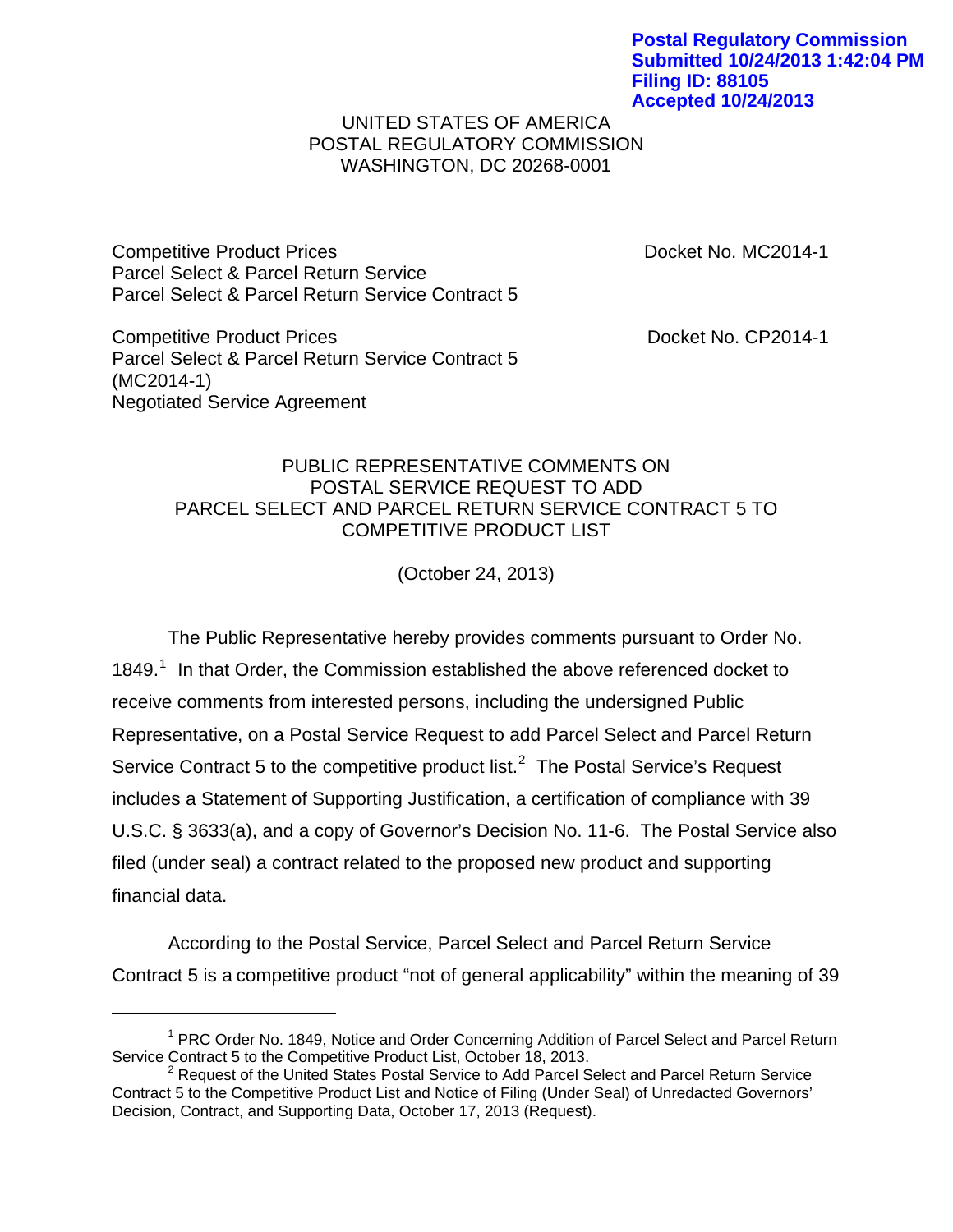U.S.C. § 3632(b)(3). Request at 1. The Postal Service also maintains that the prices and classification underlying the instant contract are supported by Governors' Decision No. 11-6. $3$  The Postal Service further asserts that the Statement of Supporting Justification provides support for adding Parcel Select and Parcel Return Service Contract 5 to the competitive product list and the compliance of the instant contract with 39 U.S.C. § 3633(a). Request at 2.

The instant contract is the successor to Parcel Select Contract 3, approved in Docket Nos. MC2013-32 and CP2012-40 and is effective 1 business day after the Commission issues all necessary regulatory approvals. Order No. 1849 at 3. The contract is scheduled to expire 5 years from the effective date unless either party terminates the contract with 30 days written notification. *Id .* 

## **COMMENTS**

The Public Representative has reviewed the instant contract, the Statement of Supporting Justification, and the financial data and model filed under seal that accompanies the Postal Service's Request. Based upon that review, the Public Representative concludes that Parcel Select and Parcel Return Service Contract 5 should be categorized as a competitive product and added to the competitive product list. In addition, it appears that the instant contract in the first year should generate sufficient revenues to cover costs and thereby satisfy the requirements of 39 U.S.C. § 3633(a).

*Product List Assignment.* Pursuant to 39 U.S.C. § 3642, the Postal Service requests that Parcel Select and Parcel Return Service Contract 5 be added to the competitive product list. 39 U.S.C. § 3642 requires the Commission to consider whether "the Postal Service exercises sufficient market power that it can effectively set the price of such product substantially above costs, raise prices significantly, decrease quality, or decrease output, without risk of losing a significant level of business to other

<span id="page-1-0"></span> $3$  Decision of the Governors of the United States Postal Service on the Establishment of Prices and Classifications for Domestic Competitive Agreements, Outbound International Competitive Agreements, Inbound International Competitive Agreements, and Other Non-Published Competitive Rates, March 22, 2011 (Governors' Decision No. 11-6).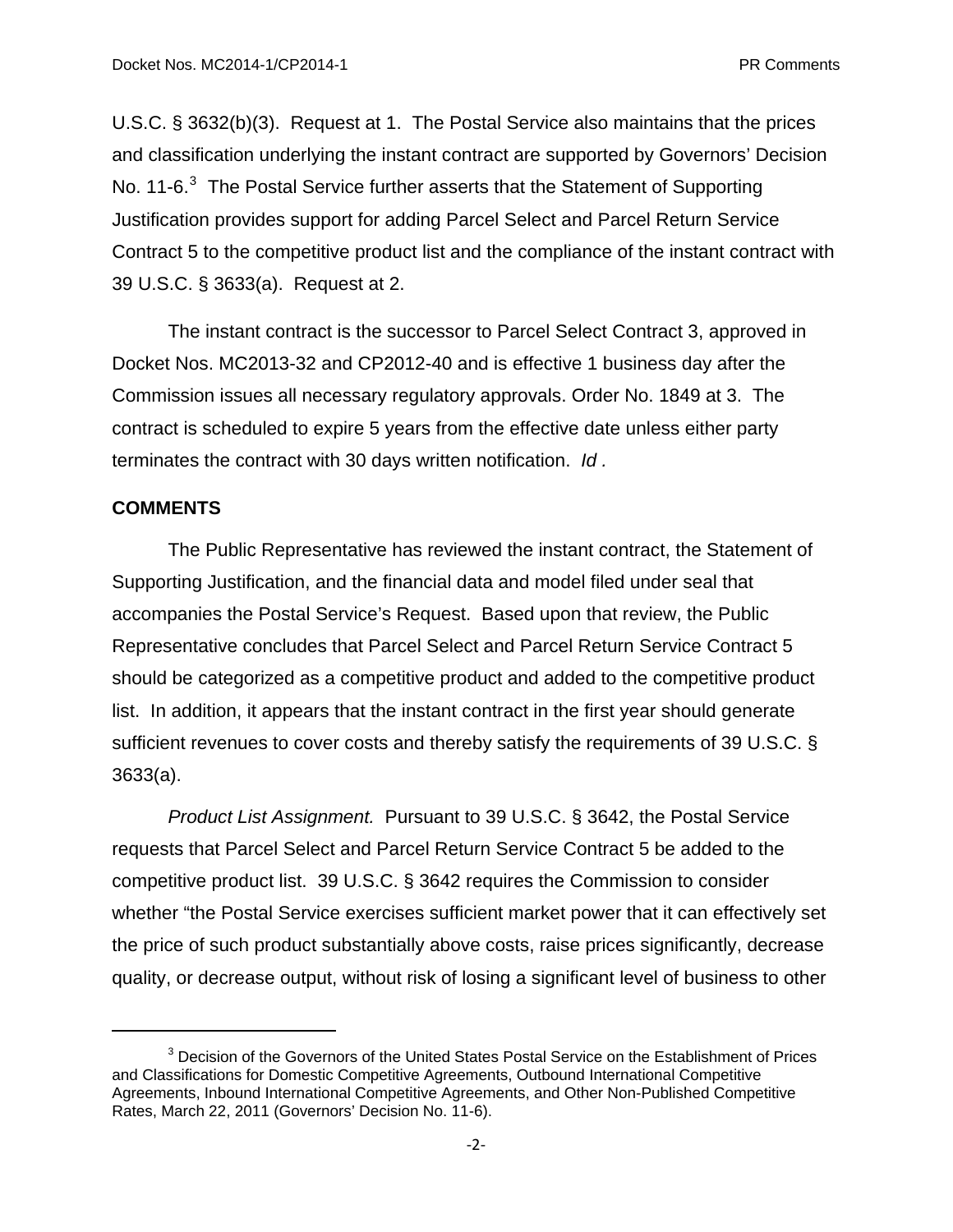firms offering similar products." 39 U.S.C. § 3642(b)(1). Products over which the Postal Service exercises such power are categorized as market dominant while all others are categorized as competitive.

The Postal Service makes a number of assertions that address the considerations of section 3642(b)(1). Request, Attachment D, at 2. These assertions appear reasonable. Based upon these assertions, the Public Representative concludes that the Postal Service's Request to add Parcel Select and Parcel Return Service Contract 5 to the competitive product list is appropriate.

*Requirements of 39 U.S.C. § 3633.* Pursuant to 39 U.S.C. § 3633(a), the Postal Service's competitive prices must not result in the subsidization of competitive products by market dominant products; ensure that each competitive product will cover its attributable costs; and, ensure that all competitive products collectively contribute an appropriate share of the institutional costs of the Postal Service. Based upon a review of the financial model filed under seal with the Postal Service's Request, the revenue per piece resulting from the negotiated prices in the instant contract should generate sufficient revenues to cover costs during its first year.

As noted above, however, the instant contract is expected to remain in effect for a period of two years. The Postal Service also provides no data to demonstrate that the instant contract will comply with the requirements of 39 U.S.C. § 3633(a) during the succeeding years of the contract. This concern is largely mitigated by the fact that the terms of the instant contract provide a formula for an annual adjustment in the negotiated rates that should permit revenues to cover costs during the succeeding years of the contract. In addition, the Commission has an opportunity to review the financial results of the instant contract for compliance with 39 U.S.C. § 3633(a) each year of the contract in the Annual Compliance Determination.

‐3‐